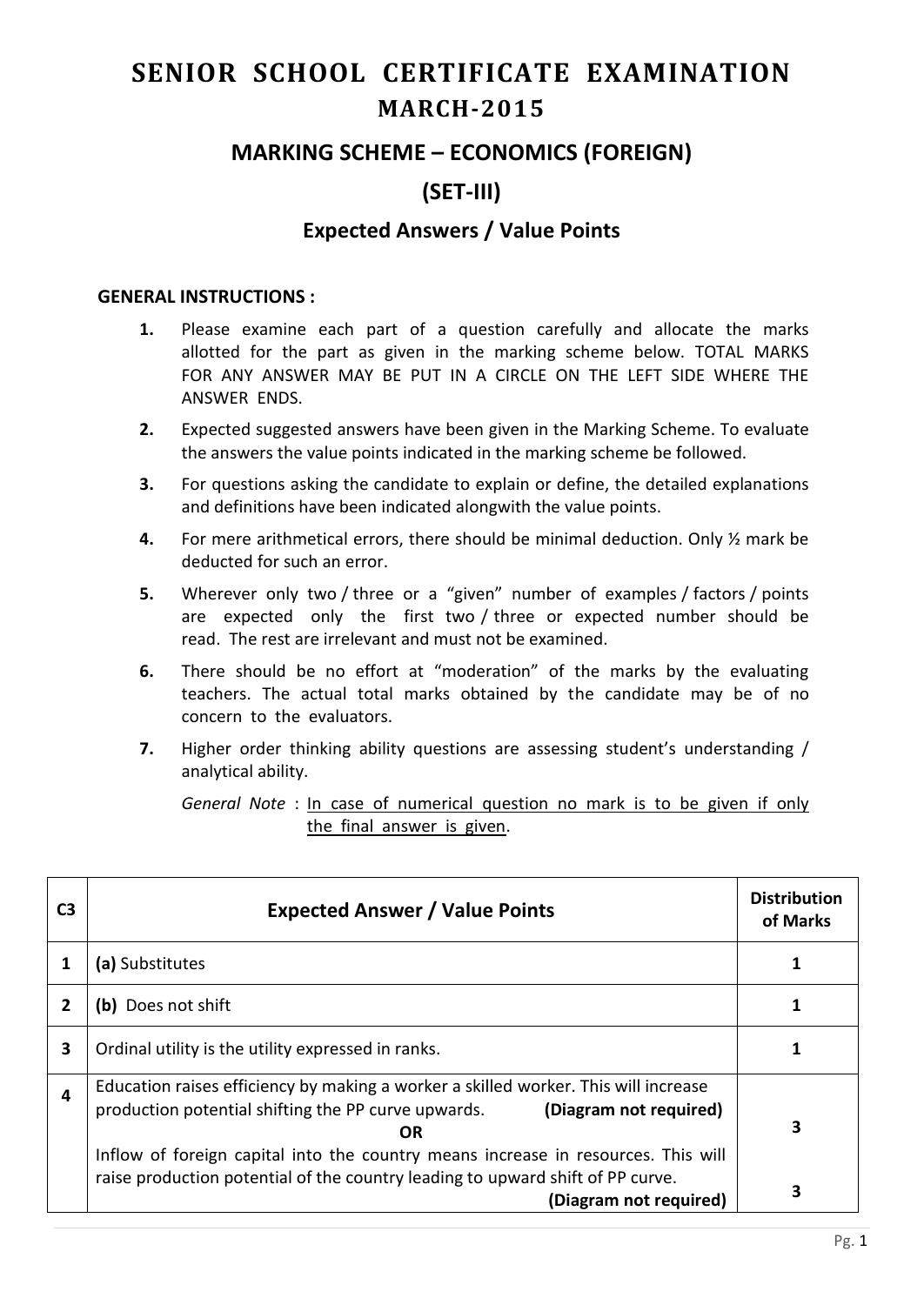| 5 | The main causes for the number of firms being small in a oligopoly market is that<br>there are barriers which prevent entry of new firms into industry. Patents, large<br>capital requirement, control over the crucial raw material etc, prevent new firms<br>from entering into industry. Only those who are able to cross these barriers can<br>enter. |                  |               |                                                                                                                                                                                                                                                         | 3              |
|---|-----------------------------------------------------------------------------------------------------------------------------------------------------------------------------------------------------------------------------------------------------------------------------------------------------------------------------------------------------------|------------------|---------------|---------------------------------------------------------------------------------------------------------------------------------------------------------------------------------------------------------------------------------------------------------|----------------|
| 6 |                                                                                                                                                                                                                                                                                                                                                           | Price<br>P,<br>P |               | E<br>cevli <i>ng</i>                                                                                                                                                                                                                                    |                |
|   |                                                                                                                                                                                                                                                                                                                                                           |                  |               |                                                                                                                                                                                                                                                         |                |
|   |                                                                                                                                                                                                                                                                                                                                                           | O                |               | at                                                                                                                                                                                                                                                      | 1              |
|   | Maximum price ceiling refers to imposition of upper limit on the price of a good by<br>the government. For example OP is price ceiling while $OP_1$ is equilibrium price.<br>Producers are not allowed to sell good at a price greater than OP. The ceiling is<br>normally imposed on goods needed by masses, like wheat, rice, sugar etc.                |                  |               |                                                                                                                                                                                                                                                         |                |
|   | <b>For blind Candidates Only:</b><br>on the price of a good by government.                                                                                                                                                                                                                                                                                |                  |               | Maximum price ceiling refers to imposition of upper limit on the price of a good by<br>the government while minimum price ceiling refers to imposition of a lower limit                                                                                 | 3              |
| 7 | a good.                                                                                                                                                                                                                                                                                                                                                   |                  |               | The measure of price elasticity of demand has a minus sign because there is<br>inverse relation between price and demand, while the measure of price elasticity<br>of supply has plus sign because there is direct relation between price and supply of | 3              |
|   | Good X                                                                                                                                                                                                                                                                                                                                                    | Good Y           | <b>MRT</b>    |                                                                                                                                                                                                                                                         |                |
|   | (Units)                                                                                                                                                                                                                                                                                                                                                   | (Units)          |               |                                                                                                                                                                                                                                                         |                |
|   | 0<br>1                                                                                                                                                                                                                                                                                                                                                    | 10<br>9          | 1Y:1X         |                                                                                                                                                                                                                                                         |                |
|   | $\overline{2}$                                                                                                                                                                                                                                                                                                                                            | 7                | 2Y:1X         |                                                                                                                                                                                                                                                         |                |
|   | 3                                                                                                                                                                                                                                                                                                                                                         | 4                | 3Y:1X         |                                                                                                                                                                                                                                                         |                |
|   | 4                                                                                                                                                                                                                                                                                                                                                         | 0                | 4Y:1X         |                                                                                                                                                                                                                                                         | $1\frac{1}{2}$ |
|   | origin.                                                                                                                                                                                                                                                                                                                                                   |                  |               | Since MRT is increasing, the PP curve is downward sloping and concave to the<br>(Diagram not required)                                                                                                                                                  | $1\frac{1}{2}$ |
| 9 | <b>Price</b>                                                                                                                                                                                                                                                                                                                                              | Exp.             | <b>Demand</b> |                                                                                                                                                                                                                                                         |                |
|   | 1                                                                                                                                                                                                                                                                                                                                                         | 60               | 60            |                                                                                                                                                                                                                                                         | $1\frac{1}{2}$ |
|   | $\overline{2}$                                                                                                                                                                                                                                                                                                                                            | 60               | 30            |                                                                                                                                                                                                                                                         |                |
|   | $E_p = \frac{P}{Q} \times \frac{\Delta Q}{\Delta P}$<br>= $\frac{1}{60} \times \frac{-30}{1}$                                                                                                                                                                                                                                                             |                  |               |                                                                                                                                                                                                                                                         | 1<br>1         |
|   | $= -0.5$                                                                                                                                                                                                                                                                                                                                                  |                  |               |                                                                                                                                                                                                                                                         | $\frac{1}{2}$  |
|   |                                                                                                                                                                                                                                                                                                                                                           |                  |               | (No marks if only the final answer is given)                                                                                                                                                                                                            |                |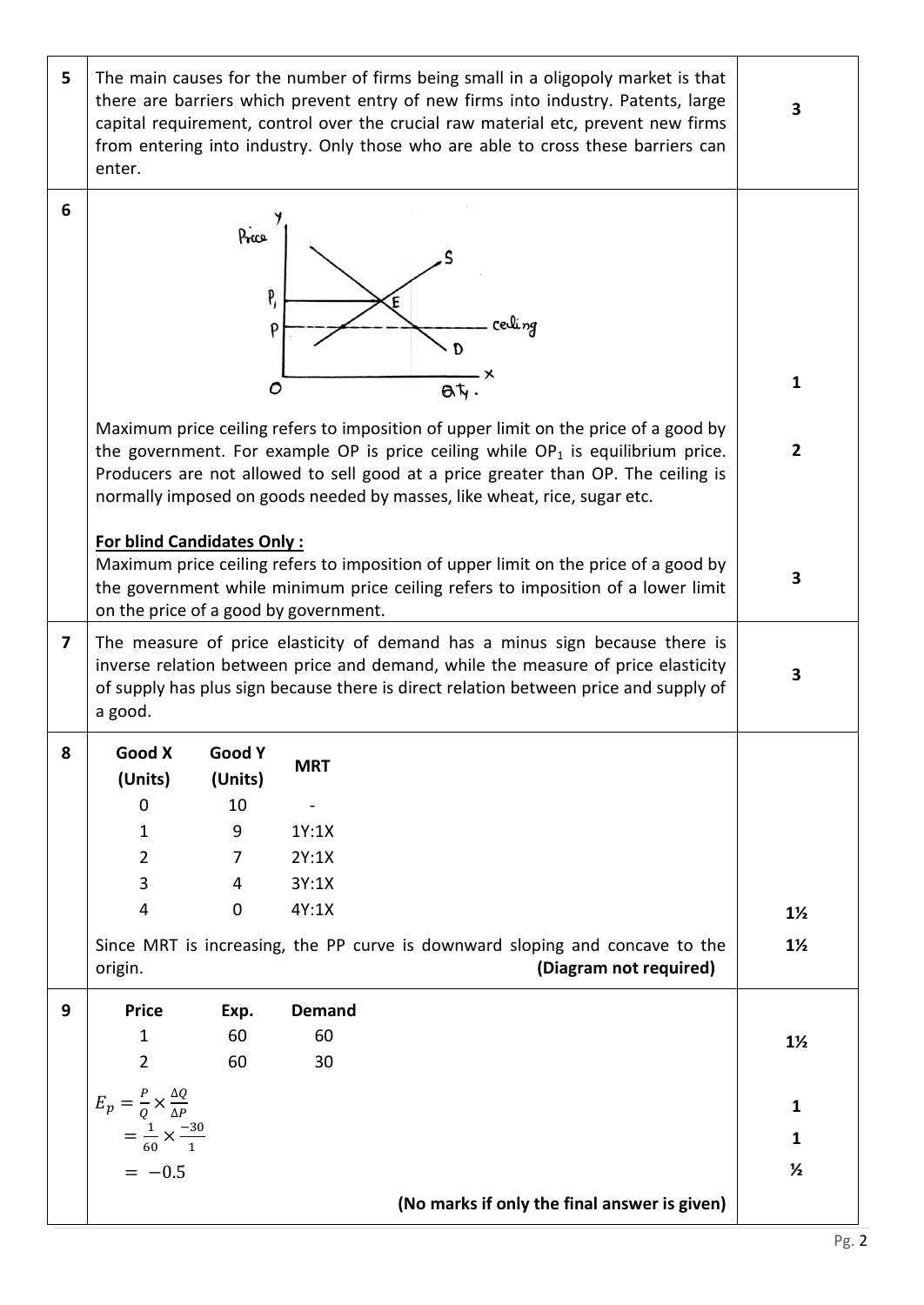| 10 | Supply refers to the quantity of a good the producers are willing to produce at a<br>price during a period of time.                                                                                                                                                                            |                                                                                   |           |                                                        | 1<br>3         |
|----|------------------------------------------------------------------------------------------------------------------------------------------------------------------------------------------------------------------------------------------------------------------------------------------------|-----------------------------------------------------------------------------------|-----------|--------------------------------------------------------|----------------|
|    | Technological progress, by raising productivity, brings down per unit cost. Price<br>remaining unchanged, profit increases. This induces producers to supply more.                                                                                                                             |                                                                                   |           |                                                        |                |
|    |                                                                                                                                                                                                                                                                                                |                                                                                   | <b>OR</b> |                                                        |                |
|    | factor other than the own price of the good.                                                                                                                                                                                                                                                   | "Change in supply" refers to increase / decrease in supply due to a change in any | 1<br>3    |                                                        |                |
|    | Imposition of tax raises cost. Price remaining unchanged, profit falls. So producers<br>supply less.                                                                                                                                                                                           |                                                                                   |           |                                                        |                |
| 11 | The Phases are:<br><b>Phase : I</b> TP rises at increasing rate i.e. upto A<br>Phase: II TP rises at decreasing rate i.e. between A and B.                                                                                                                                                     |                                                                                   |           |                                                        | $2x3$          |
|    | Phase: III TP falls i.e. after B.                                                                                                                                                                                                                                                              |                                                                                   |           |                                                        |                |
|    | <b>Reasons:</b>                                                                                                                                                                                                                                                                                |                                                                                   |           |                                                        |                |
|    | <b>Phase I:</b> Initially variable input is too small as compared to the fixed input, As<br>production starts there is efficient use of the fixed input leading to rise in<br>productivity of the variable input on account of division of labour. As a result TP<br>rises at increasing rate. |                                                                                   |           |                                                        |                |
|    | <b>Phase II:</b> After a level of output, pressure on fixed input leads to fall in productivity<br>of the variable input. As a result TP continues to rise but at a decreasing rate.                                                                                                           |                                                                                   |           |                                                        | 1x3            |
|    | <b>Phase III :</b> The amount of variable input becomes too large in comparison to the<br>fixed input causing decline in TP.                                                                                                                                                                   |                                                                                   |           |                                                        |                |
|    | <b>TP</b><br>O                                                                                                                                                                                                                                                                                 | Phase I                                                                           | Phase II  | B<br>TP<br><b>Phase</b> III<br>۰×<br>Variable<br>input | $1\frac{1}{2}$ |
|    | <b>For Blind Candidate Only</b>                                                                                                                                                                                                                                                                |                                                                                   |           |                                                        |                |
|    | Variable input                                                                                                                                                                                                                                                                                 | <b>TP</b>                                                                         | <b>MP</b> |                                                        |                |
|    | (Units)                                                                                                                                                                                                                                                                                        | (Unit)                                                                            | (Unit)    |                                                        |                |
|    | 1                                                                                                                                                                                                                                                                                              | 6                                                                                 | 6         |                                                        |                |
|    | $\overline{2}$                                                                                                                                                                                                                                                                                 | 20                                                                                | 14        |                                                        |                |
|    | 3                                                                                                                                                                                                                                                                                              | 32                                                                                | 12        |                                                        |                |
|    | 4                                                                                                                                                                                                                                                                                              | 40                                                                                | 8         |                                                        | $1\frac{1}{2}$ |
|    | 5                                                                                                                                                                                                                                                                                              | 40                                                                                | 0         |                                                        |                |
|    | 6                                                                                                                                                                                                                                                                                              |                                                                                   | $-3$      |                                                        |                |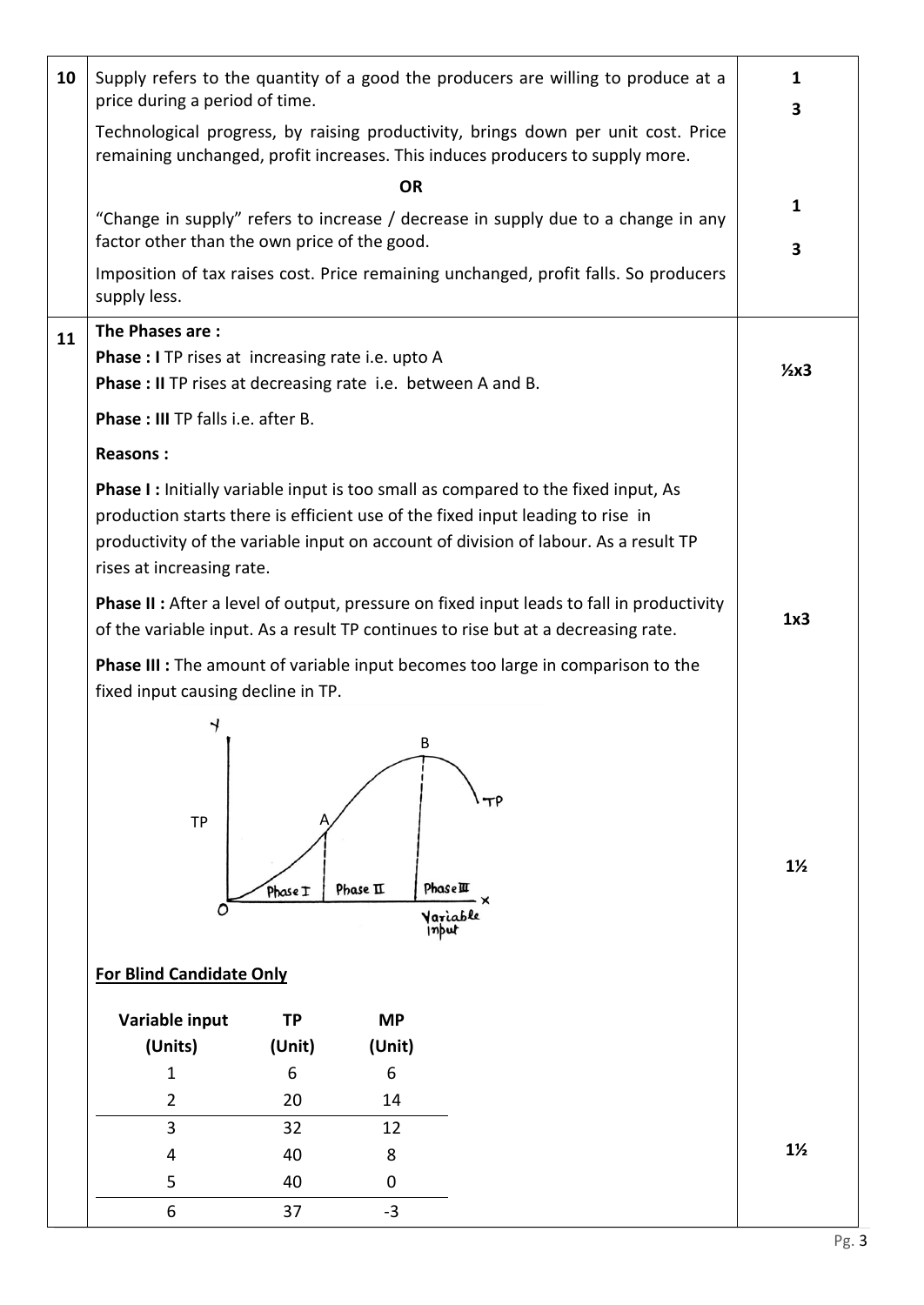|    | <b>Phases:</b>                                                                                                                                                                                                                                                                                                                                                                                                                                                                                                                                                                                                               |        |
|----|------------------------------------------------------------------------------------------------------------------------------------------------------------------------------------------------------------------------------------------------------------------------------------------------------------------------------------------------------------------------------------------------------------------------------------------------------------------------------------------------------------------------------------------------------------------------------------------------------------------------------|--------|
|    | (1) TP increases at increasing rate upto 2 units.<br>(2) TP increases at decreasing rate upto 5 units.<br>(3) TP falls from 6 unit onwards.                                                                                                                                                                                                                                                                                                                                                                                                                                                                                  | $2x3$  |
|    | Causes:                                                                                                                                                                                                                                                                                                                                                                                                                                                                                                                                                                                                                      | 3      |
|    | Same as above                                                                                                                                                                                                                                                                                                                                                                                                                                                                                                                                                                                                                |        |
| 12 | - Given equilibrium, demand increases.<br>- Price remaining unchanged, excess demand emerges.<br>- This leads to competition among buyers causing price to rise.<br>- Rise in price causes fall (contraction) in demand and rise (expansion) in supply.<br>- The price continues to rise till the market is in equilibrium at a higher price.                                                                                                                                                                                                                                                                                |        |
|    | (Diagram not required)                                                                                                                                                                                                                                                                                                                                                                                                                                                                                                                                                                                                       | 6      |
| 13 | Let the two goods be X and Y. Given Px = 1, Py = 1 and MRS = 2, the consumer is<br>said to be in equilibrium when<br>MRS = $\frac{P_x}{P_y}$<br>Substituting values we find that<br>2 > $\frac{1}{1}$ or MRS > $\frac{P_x}{P_y}$<br>MRS > $\frac{P_X}{P_V}$ means that consumer is willing to pay more for one more unit of X as<br>compared to what the market demands.<br>The consumer will buy more and more of X.<br>As a result MRS will fall due to the Law of Diminishing Marginal Utility.<br>This will continue till MRS = $\frac{P_X}{P}$ and consumer is in equilibrium.<br>$P_y$                                 | 3      |
|    | (Diagram not required)                                                                                                                                                                                                                                                                                                                                                                                                                                                                                                                                                                                                       | 3      |
|    | <b>OR</b><br>Given $P_x$ = 2, $P_y$ = 1 and $MU_x$ =4, $MU_y$ = 4, the consumer will be in equilibrium<br>when<br>$\frac{MU_x}{P_x} = \frac{MU_y}{P_y}$<br>Substituting values, we find that consumer is not in equilibrium because :<br>$\frac{4}{2}$ < $\frac{4}{1}$ Or $\frac{MU_x}{P_x}$ < $\frac{MU_y}{P_y}$<br>Since per rupee $MU_x$ is lower as compared to per rupee $MU_y$ , the consumer will<br>buy less of X and more of Y. As a result $MU_x$ will rise and $MU_y$ will fall till<br>$\frac{M U_x}{P_x}$ and $\frac{M U_y}{P_y}$ are equal again and the consumer is in equilibrium.<br>(Diagram not required) | 3<br>3 |
|    |                                                                                                                                                                                                                                                                                                                                                                                                                                                                                                                                                                                                                              |        |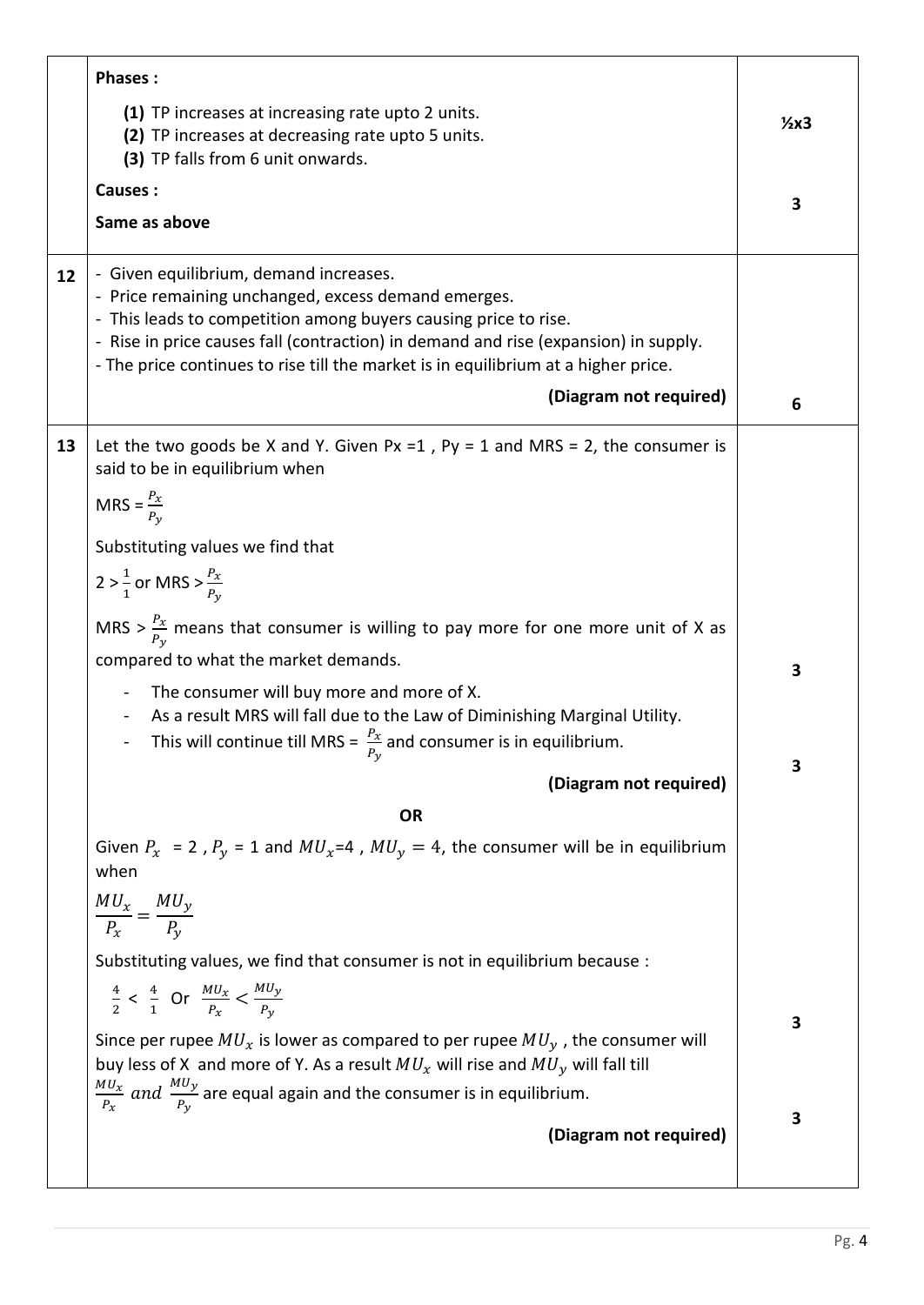| 14 | The equilibrium conditions are:                                                                                                                                                                                                                                                                                                                           |                                 |
|----|-----------------------------------------------------------------------------------------------------------------------------------------------------------------------------------------------------------------------------------------------------------------------------------------------------------------------------------------------------------|---------------------------------|
|    | i)<br>$MC = MR$ and (ii) $MC > MR$ after equilibrium.                                                                                                                                                                                                                                                                                                     |                                 |
|    | Suppose MC > MR. In this situation it will be profitable for the firm to produce<br>more or less depending upon relative changes in MC and MR till MC = MR.<br>Suppose MC < MR. It will be profitable for the producer to produce more till MC =<br>MR.                                                                                                   | 3                               |
|    | $MC = MR$ is a necessary condition but not sufficient to ensure equilibrium. If after<br>MC= MR output, MC <mr be="" firm="" for="" if="" is="" it="" more="" produced,="" profitable="" the="" to<br="" will="">produce more. If after MC= MR output MC &gt; MR, it will not be profitable to<br/>produce more and the firm will be in equilibrium.</mr> | 3                               |
|    | (Diagram not required)                                                                                                                                                                                                                                                                                                                                    |                                 |
|    | <b>SECTION - B</b>                                                                                                                                                                                                                                                                                                                                        |                                 |
| 15 | (b) Negative                                                                                                                                                                                                                                                                                                                                              | $\mathbf{1}$                    |
| 16 | (c) Borrowings less Interest payment.                                                                                                                                                                                                                                                                                                                     | 1                               |
| 17 | (c) Subsidies                                                                                                                                                                                                                                                                                                                                             | $\mathbf{1}$                    |
| 18 | 1. Private final consumption expenditure 3. Government final expenditure                                                                                                                                                                                                                                                                                  | $\frac{1}{2}x2$                 |
|    | 2. Investment Expenditure<br>(Any Two)<br>4. Net Exports                                                                                                                                                                                                                                                                                                  |                                 |
|    |                                                                                                                                                                                                                                                                                                                                                           |                                 |
| 19 | (b) 1                                                                                                                                                                                                                                                                                                                                                     | $\mathbf{1}$                    |
| 20 | A BOP transaction independent of the state of BOP, i.e. undertaken on its own, is<br>autonomous transaction.                                                                                                                                                                                                                                              | $1\frac{1}{2}$                  |
|    | A BOP transaction influenced by the state of BOP, i.e. by deficit or surplus is<br>accommodating transaction.                                                                                                                                                                                                                                             | $1\frac{1}{2}$                  |
|    | <b>OR</b>                                                                                                                                                                                                                                                                                                                                                 |                                 |
|    | Balance of trade = Exports of goods less imports of goods.                                                                                                                                                                                                                                                                                                | $1\frac{1}{2}$                  |
|    | Balance on current account = Receipts of foreign exchange on account of                                                                                                                                                                                                                                                                                   |                                 |
|    | current transactions - Payment of foreign                                                                                                                                                                                                                                                                                                                 | $1\frac{1}{2}$                  |
|    | exchange on account of current transaction.                                                                                                                                                                                                                                                                                                               |                                 |
| 21 | Charity to foreign countries is recorded in the current account of BOP a/c because<br>it is a transfer payment. It is recorded on the debit side because it leads to<br>outflow of foreign exchange.                                                                                                                                                      | $1\frac{1}{2}$ + $1\frac{1}{2}$ |
|    | (No marks if the reason are not given)                                                                                                                                                                                                                                                                                                                    |                                 |
|    |                                                                                                                                                                                                                                                                                                                                                           |                                 |
|    |                                                                                                                                                                                                                                                                                                                                                           |                                 |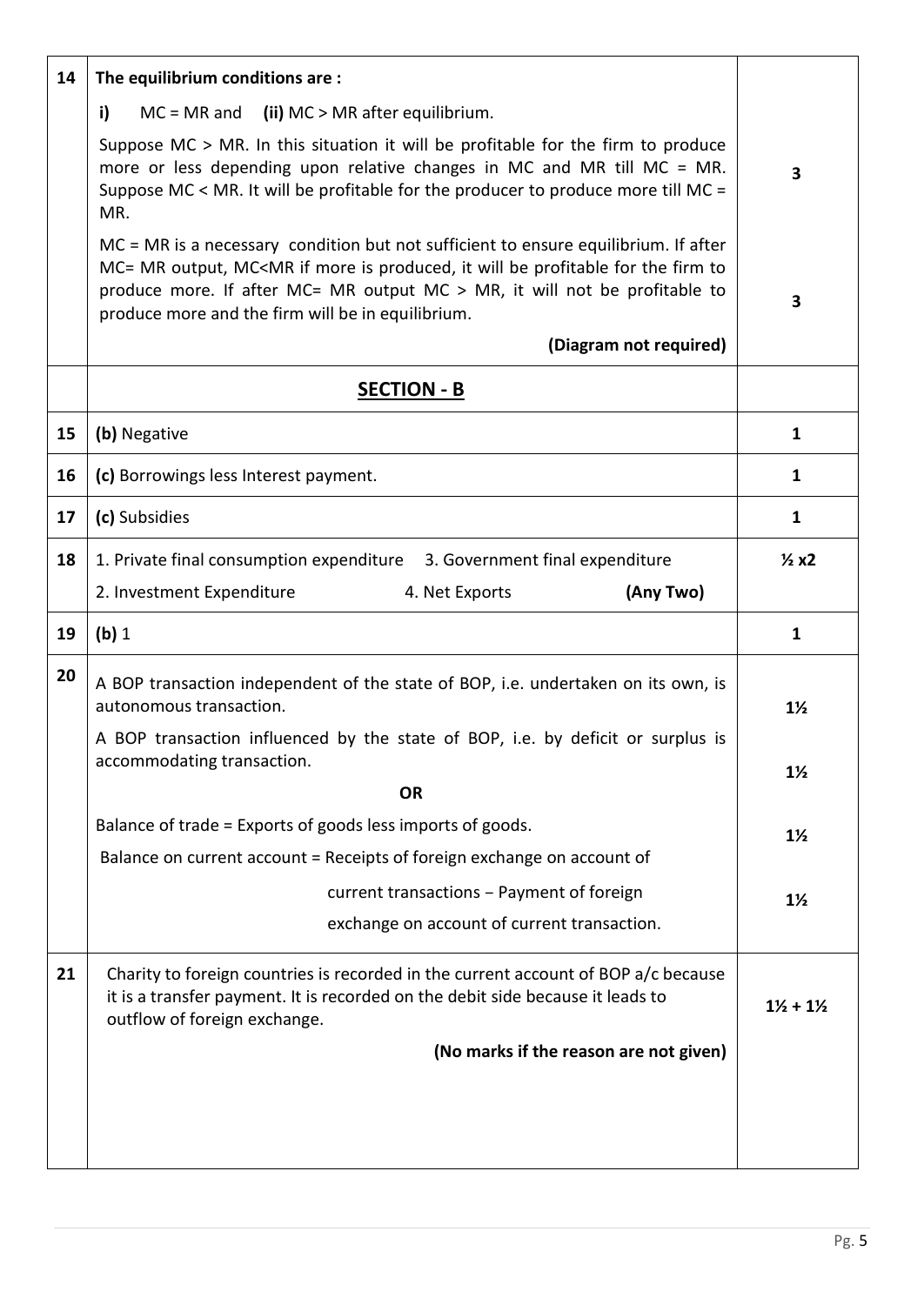| 22 | $Real GDP = \frac{Nominal GDP}{Price Index} \times 100$                                                                                                                                                                                                                                                                                                                               | $1\frac{1}{2}$ |
|----|---------------------------------------------------------------------------------------------------------------------------------------------------------------------------------------------------------------------------------------------------------------------------------------------------------------------------------------------------------------------------------------|----------------|
|    | $250 = \frac{Nominal GDP}{120} \times 100$                                                                                                                                                                                                                                                                                                                                            |                |
|    |                                                                                                                                                                                                                                                                                                                                                                                       | $\mathbf{1}$   |
|    | <i>Nominal GDP</i> = $\frac{250 \times 120}{100}$                                                                                                                                                                                                                                                                                                                                     |                |
|    | $= 300$                                                                                                                                                                                                                                                                                                                                                                               | $\frac{1}{2}$  |
|    | (No marks if only the final answer is given)                                                                                                                                                                                                                                                                                                                                          |                |
| 23 | Money supply has two components: Currency and demand deposits with<br>commercial banks. Currency is issued by the central bank while deposits are<br>created by commercial banks by lending money to the people. In this way<br>commercial banks also create money.                                                                                                                   | $\overline{2}$ |
|    | Commercial banks lend money mainly to investors. The rise in investment in the<br>economy leads to rise in national income through the multiplier effect.                                                                                                                                                                                                                             | $\mathbf{2}$   |
| 24 | $Y = \overline{C} + MPC(Y) + I$                                                                                                                                                                                                                                                                                                                                                       | $\overline{2}$ |
|    | $1250 = \bar{C} + (1 - 0.2)1250 + 150$                                                                                                                                                                                                                                                                                                                                                | $1\frac{1}{2}$ |
|    | $\overline{C} = 1250 - 1000 - 150$                                                                                                                                                                                                                                                                                                                                                    |                |
|    | $\bar{C} = 100$                                                                                                                                                                                                                                                                                                                                                                       | $\frac{1}{2}$  |
|    | (No marks if only the final answer is given)                                                                                                                                                                                                                                                                                                                                          |                |
| 25 | The central bank is the sole authority for the issue of currency in the country. It<br>promotes efficiency in the financial system. Firstly, because it leads to uniformity<br>in the issue of currency, Secondly, because it gives Central Bank control over                                                                                                                         | 4              |
|    | money supply.                                                                                                                                                                                                                                                                                                                                                                         |                |
|    | <b>OR</b>                                                                                                                                                                                                                                                                                                                                                                             |                |
|    | As the bankers to banks, the Central Bank holds a part of the cash reserves of<br>commercial banks from these reserves. It lends to commercial banks when they<br>are in need of funds. Central bank also provides cheque clearing and remittance<br>facilities to the commercial banks.                                                                                              | 4              |
|    | (To be Marked as a whole)                                                                                                                                                                                                                                                                                                                                                             |                |
| 26 | The Inflationary Gap is the amount by which aggregated demand exceeds<br>aggregate supply at the full employment level. It is called inflationary because it<br>leads to rise in the price level.                                                                                                                                                                                     | $\mathbf{2}$   |
|    | <b>Cash Reserve Ratio:</b> is that percentage of bank deposits which are held as reserves<br>with the central bank. Central Bank has the right to fix CRR. The central bank can<br>reduce inflationary gap by raising CRR. Raising CRR will reduce lending capacity of<br>the commercial banks. Less lending will leads to fall in aggregate demand helpful in<br>reducing inflation. | 4              |